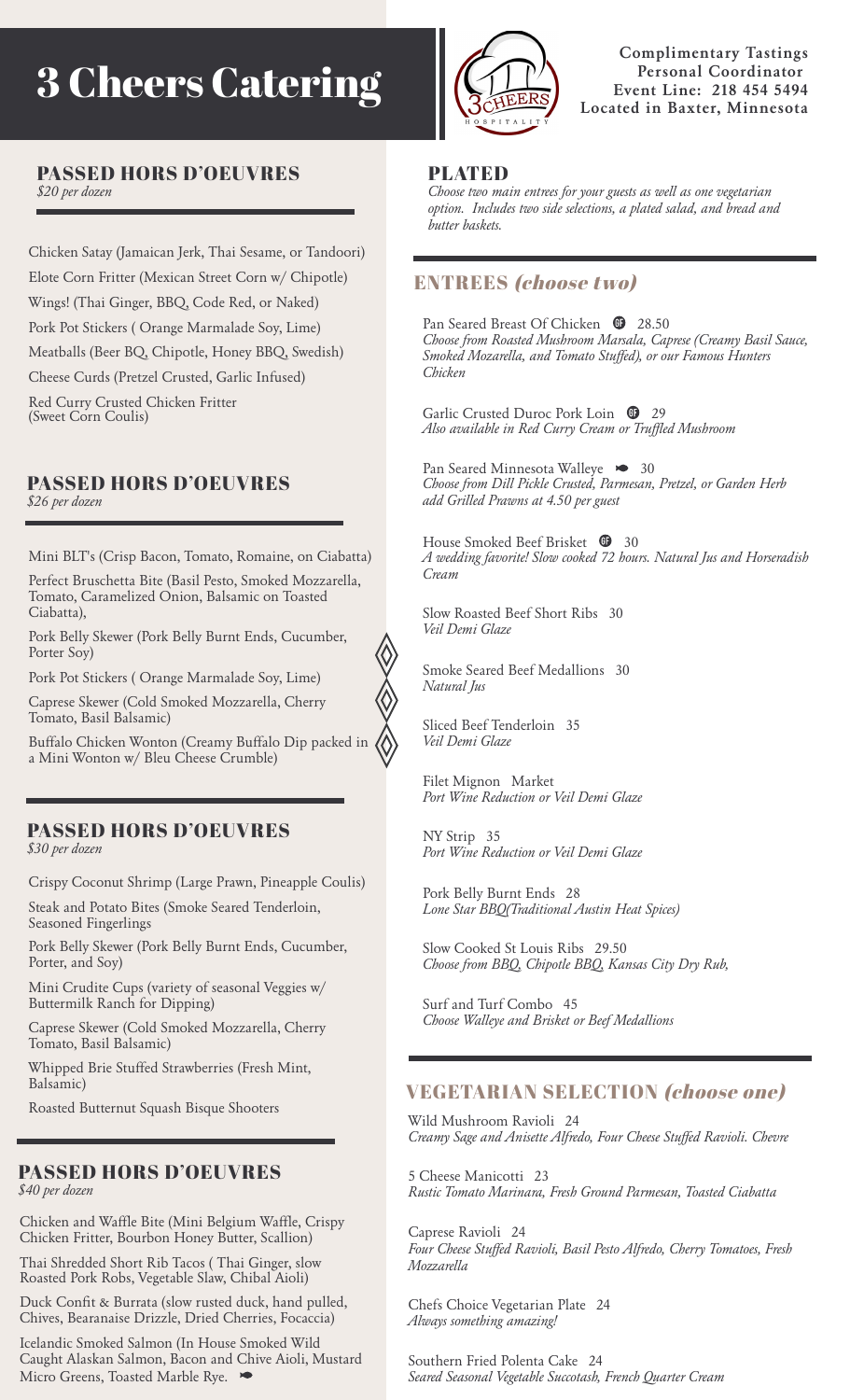### STATIONARY HORS D'OEUVRES

The Heirloom Bruschetta 4.50 pp *Crunchy Ciabatta, a variety of toppings that includes: Sun Dried Tomato Jam, Basil Pesto, Olive Oil, Tomato Coulis, Roasted Bell Pepper, Caramelized Onion, Roasted Garlic Cloves, Portobello Mushroom, Fresh Mozzarella, Shaved Parmesan*

Drunken Hummus Board 185 (set for 25 guests) *In House Roasted Garlic Hummus, Hand Crumbled Feta, Crispy or Soft Pita, Seasonal Veggies, Tortilla Chips*

Artichoke and Crab Dip 175 (set for 25 guests) *Crab, Tri Cheese Blend, Pepper, Spinach, Garlic Toasted Crostini*

Pickle Dip and Chips 150 (set for 25 guests) *Dill Pickle Cheese Ball and Kettle Chips*

Chef's Charcuterie Board 225 ( set for 25 guests) *Crunchy Pretzels and Crackers. Variety of Cured Meats, Honeycomp, IPA SPiked Stone Ground Mustard, Quick Pickled Red Onion, Bread and Butter Pickles, Provolone, Swiss, White Cheddar, Pepper Jack*

Ultimate Seafood Platter (Market) *Large Shrimp Cocktail, Moreys Smoked Salmon Lox with Creme Fraiche, Lobster Salad with Garlic Toasted Crustini, Bay Scallop Ceviche with Tortilla Chips.*

Seasonal Fruit Platter 80 (set for 25 guests) *Chef curated variety of Melons, Berries, Pineapple and other Seasonal Fruit*

Ask About Our Extended Appetizer Menu!

### Wedding Lunch Package Add On (within 20 miles)

*with our catering package you are welcome to add on a lunch delivery from us!*

Boxed Lunches 13.00 Each *Choose from: Turkey Avocado BLT Grilled Chicken Bruschetta Garden Turkey Wrap Veggie Humus Wrap Cranberry Chicken Salad Comes with a cookie, chips and Potato Salad \*Minimum of a 10 box order*

Mini Sandwich Platters 110 *Serves 10. Assortment of Mini Chicken Salad Croissants, Cucumber Cream Cheese on Wheat, and Whipped Raspberry Preserves and Soft Brie with Honey Ham on Croissant 11 per additional guest*

Build Your Own Burger Bar 140 *Serves 10. Beef Burgers (one per person) comes with Buns, Lettuce, Cheese, Tomato, Onion, Pickles, Condiments, Garden Salad and Chips 14.00 per additional guest*

Soup and Sandwich/Salad Bar 140 *Serves 10. Assorted Meats, Cheese, Buns, Lettuce Tomato, Pickles and Chefs Choice Sup of Soup or Garden Salad No dividing - either all soup or salad 14.00 per additional guest*



**Complimentary Tastings Personal Coordinator Event Line: 218 454 5494 Located in Baxter Minnesota**

### SALAD (choose one)

St Mathias Farm Salad *Seasonal and Local Produce (ever evolving) Heirloom Tomatoes, Specialty Vegetables, Young Spring Greens, Green Goddess Dressing*

Blueberry Fields Forever *Fresh Blueberries, Hand Crumbled feta, Candied Pistachios, Baby Mixed Green Leaves, Raspberry Champagne Vinaigrette*

Grilled Peach Prosciutto <sup>1</sup> *Stickney Hill Chevre, Oven Roasted Pecans, Crispy Crunchy Prosciutto, Young Arugula Leaves, Dry Sherry-Dijon Vinaigrette Add grilled prawns + 3 per guest*

Caesar *Local Hydroponic Romaine, Parmesan, Creamy Caesar Dressing, Hand Torn Ciabatta Crouton*

Classic Iceberg Wedge *Crispy Local Bacon, Red Onion, Seasonal Tomatoes, English Cucumber, Gorgonzola Crumble, House Buttermilk Ranch*

### SIDE ACCOMPANIMENTS (choose two)

Honey and Thyme Glazed Carrots  $\oplus$ 

Fire Roasted Zucchini  $\mathbf \mathbf \Phi$ 

Seared Broccolini (in season)  $\bullet$ 

Bacon Braised Baby Red Potatoes  $\mathbf \oplus$ 

Garlic Herbed French Green Beans

Roasted Garlic Pomme Puree *Also available in Parmesan Herb or Truffled Lobster*

Cheddar Au gratins  $\bullet$ 

Creamy Wild Rice Polenta Grits

Yukon Fingerlin Potato Confit

Elotes <sup>of</sup> *Mexican Street Corn, 1/2 cobb, Chipolte Mayo, Cotija Cheese, Scallions, Cilantro and Chili Pepper Dust*

### Something Sweet...

UGLY Cheesecake (slices and whole cakes) 5.00 slice 40 whole cake *Local business, over 75 flavors. Also available in cupcake sizes*

Mini Donuts 5.00 pp *Delicious mini donuts with a variety of toppings including Chocolate Ganache, Caramel, Raspberry Jam, and Cinnamon and Sugar*

Flourless Chocolate Torte  $\bullet$  5.00 pp *A delicious Gluten Free option*